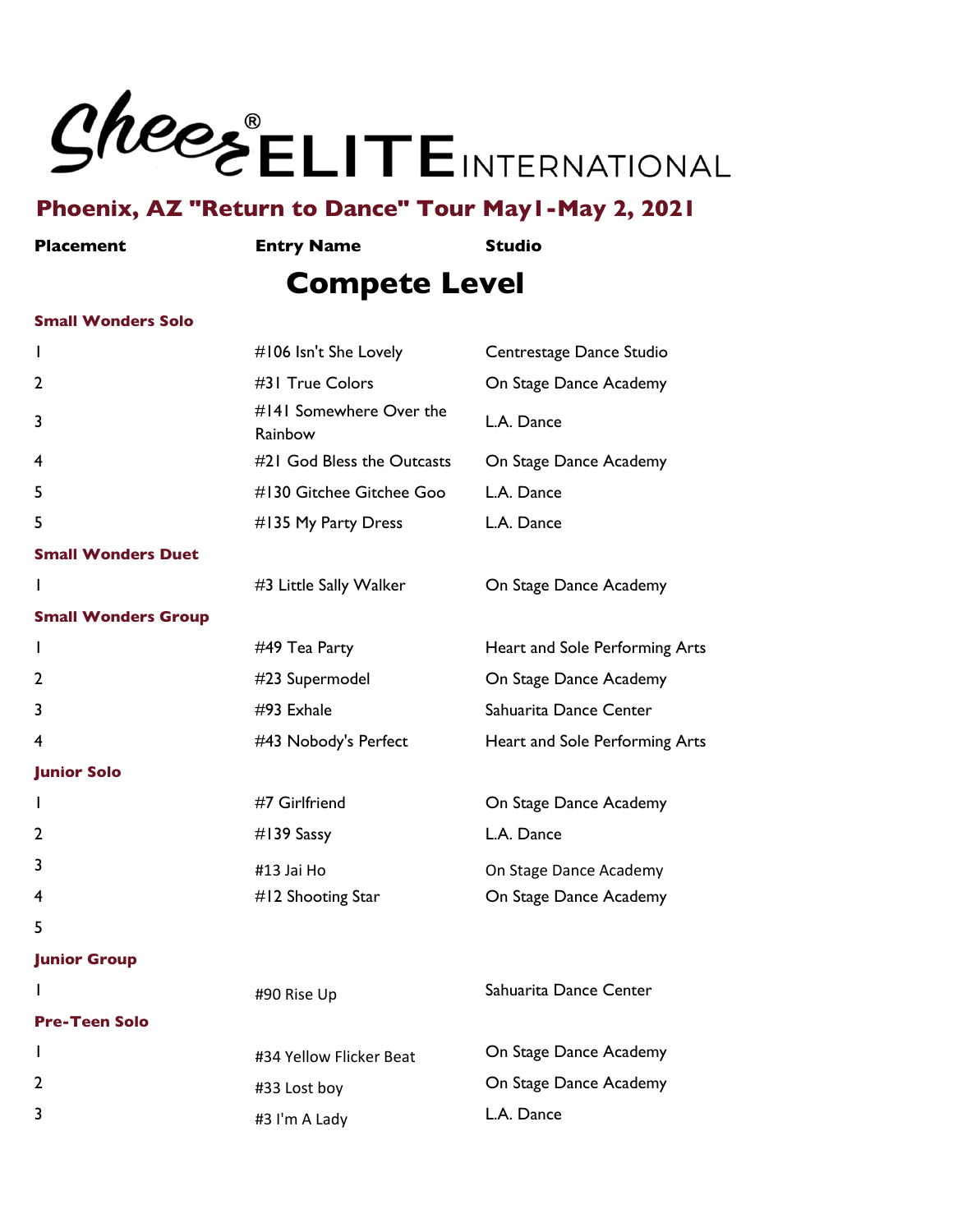

| <b>Placement</b>           | <b>Entry Name</b>             | <b>Studio</b>                  |
|----------------------------|-------------------------------|--------------------------------|
| 4                          | #32 Raise the Roof            | On Stage Dance Academy         |
| 5                          | #51 Queen Bee                 | Heart and Sole Performing Arts |
| <b>Pre-Teen Group</b>      |                               |                                |
| I.                         | #46 Just Got Paid             | Heart and Sole Performing Arts |
| <b>Teen Solo</b>           |                               |                                |
| T                          | #10 Lily                      | On Stage Dance Academy         |
| $\overline{2}$             | #19 Check it Out              | On Stage Dance Academy         |
| 3                          | #309 to 5                     | On Stage Dance Academy         |
| <b>Teen Duet</b>           |                               |                                |
| I.                         | #9 Never Had A Friend Like Me | On Stage Dance Academy         |
| <b>Senior Solo</b>         |                               |                                |
| L                          | #138 Power                    | L.A. Dance                     |
|                            | <b>Elite Level</b>            |                                |
| <b>Small Wonders Solo</b>  |                               |                                |
| I.                         | #6 What A Wonderful World     | On Stage Dance Academy         |
| 2                          | #11 Millie                    | On Stage Dance Academy         |
| 3                          | #115 A Million Dreams         | In Motion Dance                |
| 4                          | #113 Daughter                 | In Motion Dance                |
| <b>Small Wonders Trio</b>  |                               |                                |
|                            | #110 Me and My Girls          | In Motion Dance                |
| <b>Small Wonders Group</b> |                               |                                |
| I.                         | #17 Firework                  | On Stage Dance Academy         |
| 2                          | #117 The Rose                 | In Motion Dance                |
| 3                          | #27 Workin                    | On Stage Dance Academy         |
| 4                          | #114 Shake it Out             | In Motion Dance                |

**Small Wonders Large Group**

#36 Taking on the Trunchbull On Stage Dance Academy

**#107 Cooties** In Motion Dance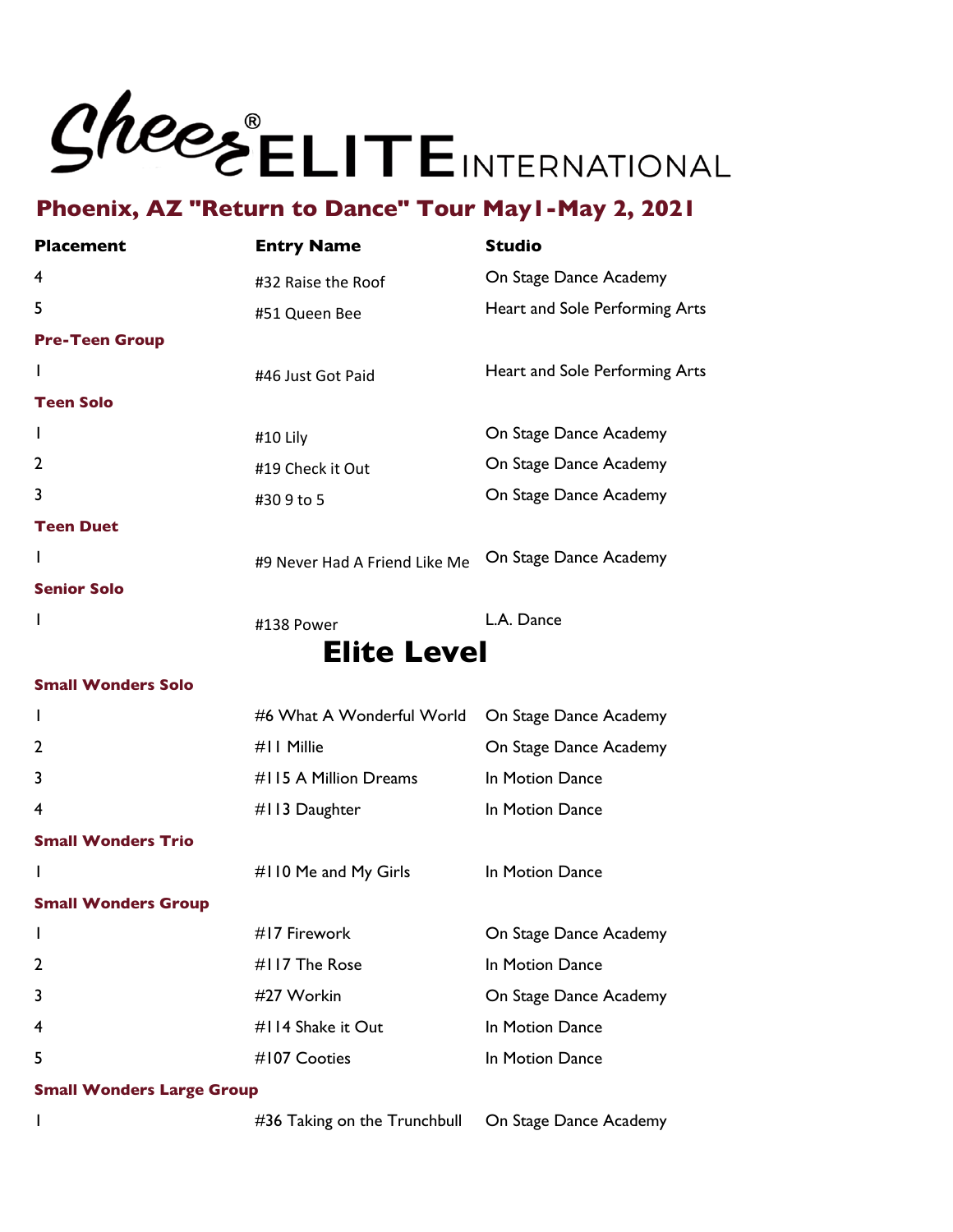

| <b>Placement</b>          | <b>Entry Name</b>              | <b>Studio</b>                  |
|---------------------------|--------------------------------|--------------------------------|
| <b>Junior Solo</b>        |                                |                                |
| L                         | #48 Time Machine               | Heart and Sole Performing Arts |
| 2                         | #108 Shut Up and Dance         | In Motion Dance                |
| 3                         | #112 Flying Solo               | In Motion Dance                |
| 4                         | #98 Anything I Do              | <b>DNA Dance</b>               |
| <b>Junior Duet</b>        |                                |                                |
| L                         | #101 Jailhouse Rock            | <b>DNA Dance</b>               |
| 2                         | #45 Copy Cat                   | Heart and Sole Performing Arts |
| <b>Junior Large Group</b> |                                |                                |
| I.                        | #38 Shake Shake                | Heart and Sole Performing Arts |
| <b>Pre-Teen Solo</b>      |                                |                                |
| L                         | #120 Anymore                   | L.A. Dance                     |
| 2                         | #132 Legs                      | L.A. Dance                     |
| 3                         | #147 Summertime                | L.A. Dance                     |
| 4                         | #137 Ooh Child                 | L.A. Dance                     |
| 4                         | #26 Survivor                   | On Stage Dance Academy         |
| 5                         | #119 Ain't Got Far To Go       | L.A. Dance                     |
| <b>Pre-Teen Duet</b>      |                                |                                |
| I.                        | #129 Just Got Paid             | L.A. Dance                     |
| 2                         | #142 Stand By Me               | L.A. Dance                     |
| 3                         | #88 Meet Me on the Battlefield | Sahuarita Dance Center         |
| <b>Pre-Teen Group</b>     |                                |                                |
| L                         | #148 Nisi Dominus              | L.A. Dance                     |
| 2                         | #8 Knock on Wood               | On Stage Dance Academy         |
| 3                         | #95 Keep Breathing             | Sahuarita Dance Center         |
| 4                         | #116 Who You Are               | In Motion Dance                |
| 5                         | #92 Rewind                     | Sahuarita Dance Center         |
|                           |                                |                                |

**Pre-Teen Large Group**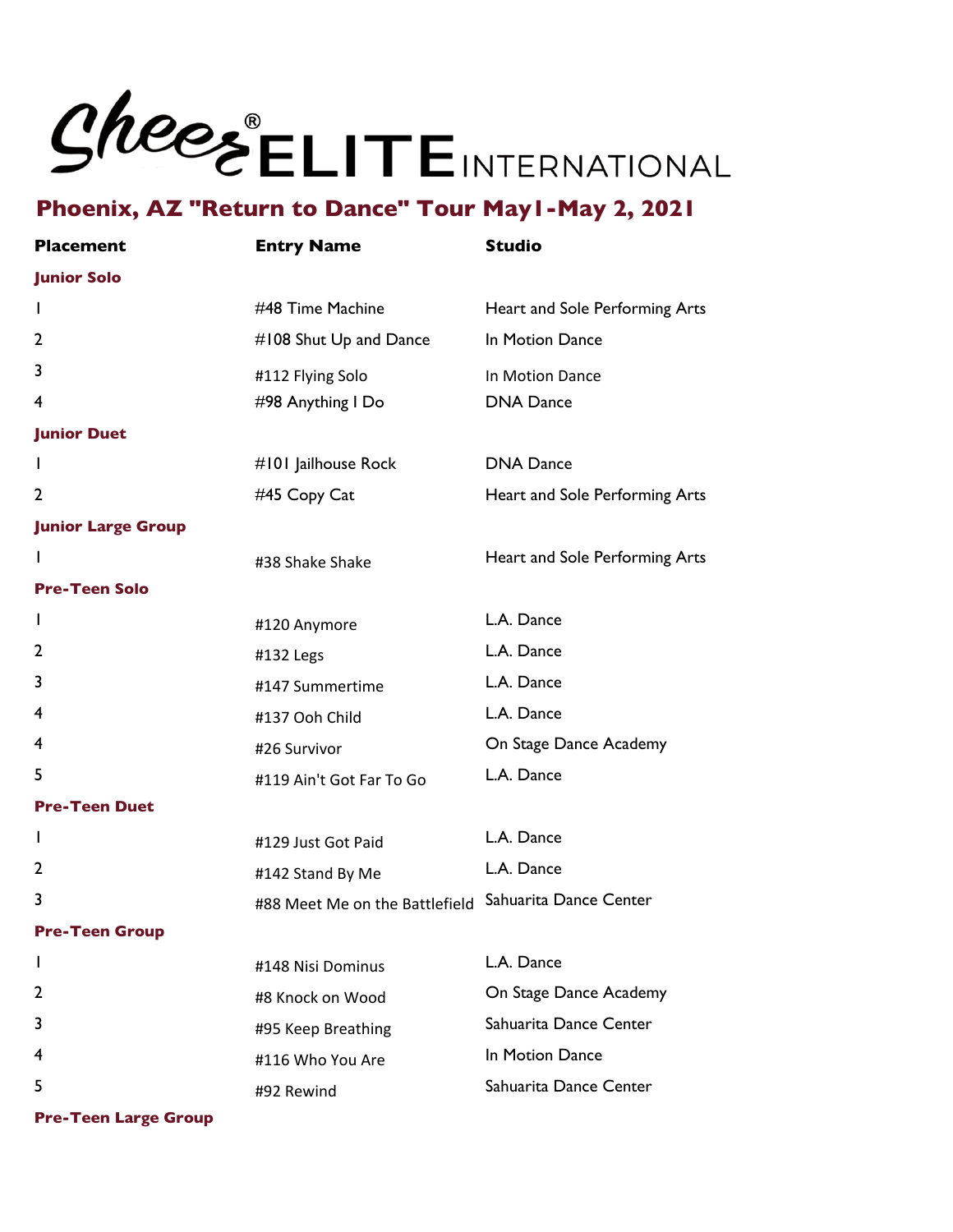

| <b>Placement</b>        | <b>Entry Name</b>           | <b>Studio</b>                  |
|-------------------------|-----------------------------|--------------------------------|
| L                       | #97 Tik Tok Collective      | Sahuarita Dance Center         |
| 2                       | #14 Drumline                | On Stage Dance Academy         |
| 3                       | #25 School of Rock          | On Stage Dance Academy         |
| <b>Pre-Teen Line</b>    |                             |                                |
| L                       | #37 Oye                     | Heart and Sole Performing Arts |
| <b>Teen Solo</b>        |                             |                                |
| I.                      | #133 Lilac                  | L.A. Dance                     |
| 2                       | #145 White Ferrari          | L.A. Dance                     |
| 3                       | #136 On A Cloud             | L.A. Dance                     |
| 4                       | #105 Old Time Religion      | Master Ballet Academy          |
| 5                       | #11885                      | L.A. Dance                     |
| <b>Teen Group</b>       |                             |                                |
| I.                      | #91 Read all About It       | Sahuarita Dance Center         |
| 2                       | #96 Bailar                  | Sahuarita Dance Center         |
| 3                       | #54 Smells Like Teen Spirit | Heart and Sole Performing Arts |
| 4                       | #47 Desperado               | Heart and Sole Performing Arts |
| <b>Teen Large Group</b> |                             |                                |
| L                       | #94 Greenback Boogie        | Sahuarita Dance Center         |
| 2                       | #20 Burnin' Up              | On Stage Dance Academy         |
| 3                       | #35 Get Crazy               | On Stage Dance Academy         |
| 4                       | #42 California Dreamin'     | Heart and Sole Performing Arts |
| <b>Senior Solo</b>      |                             |                                |
| ı                       | #146 Who's Loving You       | L.A. Dance                     |
| 2                       | #87 Say It                  | Sahuarita Dance Center         |
| 3                       | #2 Wild                     | On Stage Dance Academy         |
| 4                       | #128 Next To You            | L.A. Dance                     |
| 5                       | #22 Leave A Light On        | On Stage Dance Academy         |

**Senior Duet**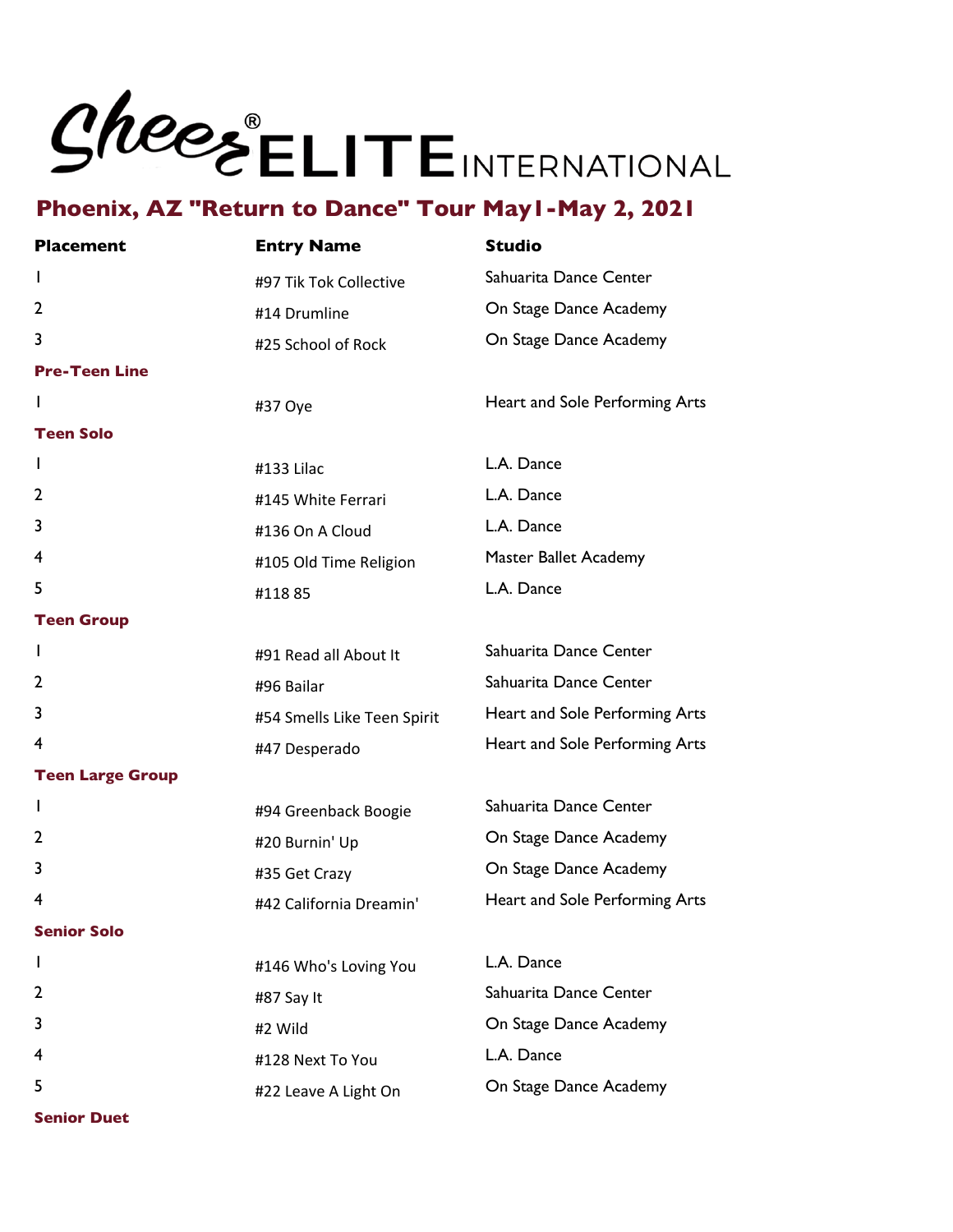

| Heart and Sole Performing Arts |
|--------------------------------|
| Heart and Sole Performing Arts |
|                                |
| <b>ON Stage Dance Academy</b>  |
|                                |
|                                |
|                                |
|                                |
|                                |

#### **Sheer Artist Award - First Place High Score Solo/Duet/Trio - 2021 Tour or National Convention Scholarship**

| <b>Emma Morris</b>  | Quinn Evans            | Isabella Sheperd     |
|---------------------|------------------------|----------------------|
| <b>Emily Boyer</b>  | Sophie Lynn            | <b>Emily Pearson</b> |
| <b>Charley Rude</b> | Gianna Ratay           | <b>Rachael Evans</b> |
| Telsea Beck         | Aspen Eames            | Sophia Poole         |
| Brenna Winn         | Savanah Proctor        | Addyson Sneden       |
| <b>Kate Summers</b> | <b>Taylor Peterson</b> | <b>Brielle Bueno</b> |
| Izabella Patton     | Keith Sheperd          | Kate Casa            |
| Viviana Stone       | Mia Ortiz              |                      |

#### **Sheer Competition Voucher - First Place High Score Group/Large Group/Line/Production/Overall**

| Pre-Teen Group, Overall Solo, | \$500 | L.A. Dance                     |
|-------------------------------|-------|--------------------------------|
| Overall Group                 |       |                                |
| Small Wonders Group, Pre-     | \$325 | Heart and Sole Performing Arts |
| Teen Group, Junior Large      |       |                                |
| Group                         |       |                                |
| Junior Group, Pre Teen Large  | \$450 | Sahuarita Dance Center         |
| Group, Teen Group, Teen       |       |                                |
| Large Group                   |       |                                |
| Small Wonders Group, 12 &     | \$250 | On Stage Dance Academy         |
| <b>Under Production</b>       |       |                                |

#### **Sheer Choreography Award - Outstanding Choreography - 2021 National \$100 Credit**

| L.A. Dance             | $#121$ Bamboo         |
|------------------------|-----------------------|
| In Motion Dance        | $\#$ I I 7 The Rose   |
| Sahuarita Dance Center | #91 Read All About It |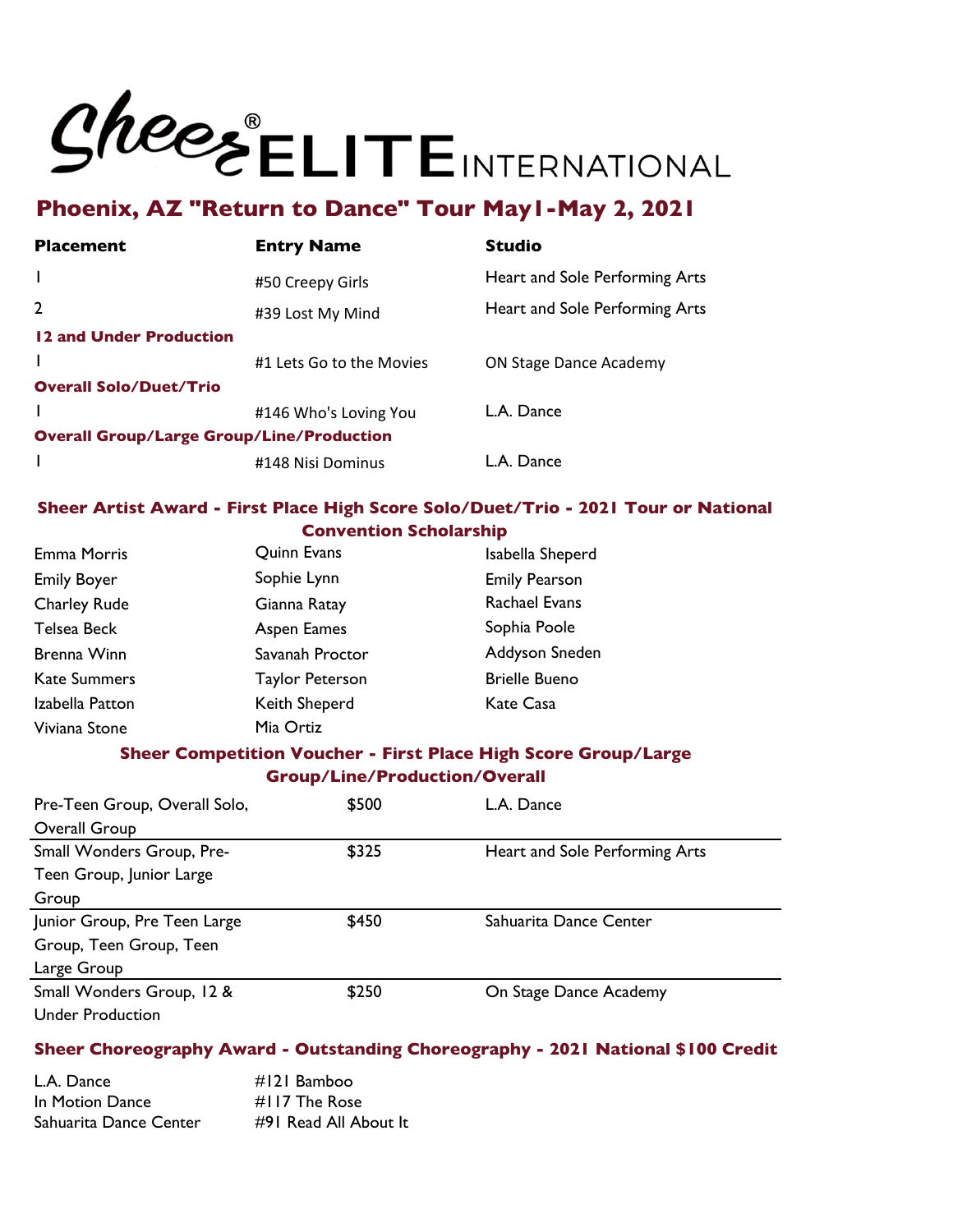# SheesELITEINTERNATIONAL

### **Phoenix, AZ "Return to Dance" Tour May1-May 2, 2021**

**Placement** 

**Place Entry Name Studio** 

Arts **#47 Desperado** 

#### On Stage Dance Academy #17 Firework **Sheer Excellence Award - Recognition of Faculty in Convention Class - 2021 Full National Convention Scholarship**

| Crystal Proctor          | Marley Naitoko      | Kenna Wasson           |
|--------------------------|---------------------|------------------------|
| Kali Romero              | Josselyn Wolochuk   | Addyson Sneden         |
| Olivia McClain           | Kenzie Huizer       | <b>Taylor Peterson</b> |
| Itzel Prat               | Brynna Hardy        | Nia Williams           |
| <b>Gabby McNeese</b>     | <b>Ashley Brady</b> |                        |
| Marilane Macey           | Sofia Douvikas      |                        |
| <b>Tatiana Cervantes</b> | Angelina Wood       |                        |
| <b>Madison Godinez</b>   | Alexis Payan        |                        |
| Isabel Gonzalez          | Aubri Perez-Nguyen  |                        |
| Summer Riddel            | Zahara Newman       |                        |
| <b>Katy Flannery</b>     | Lilianna McClain    |                        |
| Alianna Escobido         | Olivia Poole        |                        |

#### **Sheer Style Award - Highest Score per Dance Style - 2021 National \$100 Credit**

| Acrobatic              | $#13$ Jai Ho          | On Stage Dance Academy         |
|------------------------|-----------------------|--------------------------------|
| <b>Ballet</b>          | #148 Nisi Dominus     | LA Dance                       |
| Character              | #49 Tea Party         | Heart and Sole Performing Arts |
| Contemporary           | #146 Who's Loving You | LA Dance                       |
| Hip Hop                | #96 Bailar            | Sahuarita Dance Center         |
| <b>Jazz</b>            | #143 Spellcaster      | LA Dance                       |
| Lyrical                | $#133$ Lilac          | LA Dance                       |
| <b>Musical Theater</b> | #121 Bamboo           | LA Dance                       |
| Open                   | #125 Alibi            | LA Dance                       |
| Tap                    | #136 On A Cloud       | LA Dance                       |

#### **Sheer Director Award - Highest Score per Dance Studio - 2021 National \$100 Credit**

| #44 Happy Pills       | Heart and Sole Performing Arts |
|-----------------------|--------------------------------|
| #109 I Lost a Friend  | In Motion Dance                |
| #2 Wild               | On Stage Dance Academy         |
| #91 Read All About It | Sahuarita Dance Center         |